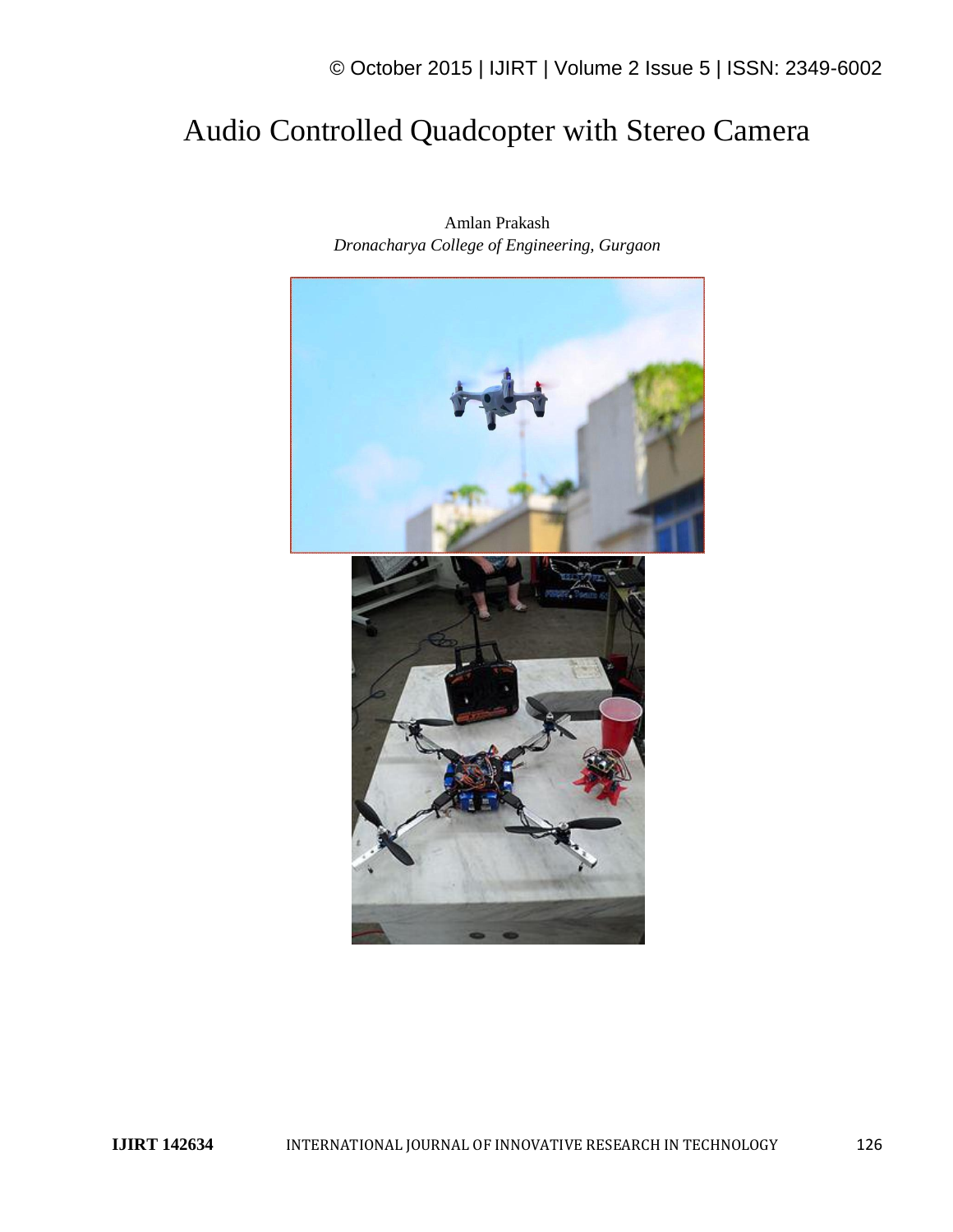*Abstract-* This paper presented by me deals with the formation of audio controlled quadcopters fitted with stereo camera. A **quadcopter,** also called a **quadrotor helicopter** or **quadrotor**, is a multirotor helicopter that is lifted and propelled by four rotors. Quadcopters are classified as rotorcraft, as opposed to fixed-wing aircraft, because their lift is generated by a set of rotors (vertically oriented propellers). The audio frequency provides instructions to the quadcopter regarding flightists operations. The stereo camera captures 3D images, a process known as stereo photography. Stereo cameras may be used for making stereo views and 3D pictures for movies, or for range imaging.

### I. INTRODUCTION

A **quadcopter,** also called a **quadrotor helicopter** or **quadrotor**, is a multirotor helicopter that is lifted and propelled by four rotors. Quadcopters are classified as rotorcraft, as opposed to fixed-wing aircraft, because their lift is generated by a set of rotors (vertically oriented propellers).

Unlike most helicopters, quadcopters use four rotors. It uses four identical fixed pitched propellers showing opposite motions- two propellers move in clockwise direction (CW) and two other propellers move counter-clockwise (CCW). Each rotor produces an upward thrust and total thrust produced is equal to the sum of individual thrusts. This way each rotor lifts one fourth of the total weight. Variation of rotations per minute (RPM) control lift and torque. Vehicle motion can be controlled in two ways-

- (i) By changing the torque load
- (ii) By changing the thrust or lift characteristics
- (iii) By changing one or more rotor discs.

In actual practice these are very costly, but in order to make it cost efficient, cheaper rotors and propellers are used.

#### II. CONSTRUCTION OF A QUADCOPTER

It's main components are: A quadcopter uses four rotors. It uses four identical fixed pitched propellers showing opposite motions- two propellers move in clockwise direction (CW) and two other propellers move counter-clockwise (CCW). Each rotor produces an upward thrust and total thrust is the sum of individual thrust. This way each rotor lifts one fourth of the total weight.

#### III. COMPONENTS OF QUADCOPTER

1) Frame

- 2) Propellers
- 3) Electric motors
- 4) Battery Power unit
- 5) ESC- Electronic Speed Controller
- 6) Radio Transmitter and Receiver
- 7) Flight Controller Components of a Quadcopter
- 8) Micro Controller
- 9) Inertial Measuring Unit,
- 10) LiPo (Lithium Polymer) batteries and.

### IV. WORKING OF THE QUADCOPTER

Three lines running through the quadcopter intersect at right angles around its centre of gravity. These three axes of rotation are Roll , Pitch and Yaw which denote the rotation around the front to back axis, side to side axis and vertical axis respectively.

Thrust is the force which helps quadcopter to fly. This force is given by the propulsion system of the quadcopter. Generally, the thrust is in the opposite direction of the lift or flight.

## V. ADVANTAGES OF QUADCOPTERS

- 1. While spinning, rotor blade pitch angles can vary even without the mechanical linkages.
- 2. The use of four rotors allows them to possess less kinetic energy during the flight.
- 3. Using framed rotors have lesser risk of damaging the vehicle or surroundings.
- 4. Simplified design
- 5. Easy maintenance
- 6. Less damage even if the rotors hit something.
- 7. They provide versatile test platforms.
- 8. They are relatively cheap,
- 9. These can be made in a variety of sizes .
- 10. They can be used in different situations or environments such as for aerial imagery, **Military and law enforcement** ,surveillance etc.

Audio-frequency signal generators are used to generate signals in the audio-frequency range and above. An audio signal from the receiver is fed into an audio voltage amplifier, and then into a cathode follower audio amplifier. Its output is fed to the 20 audio filters in parallel, which in turn feed relay amplifiers. When suitable audio frequency signal is received , the